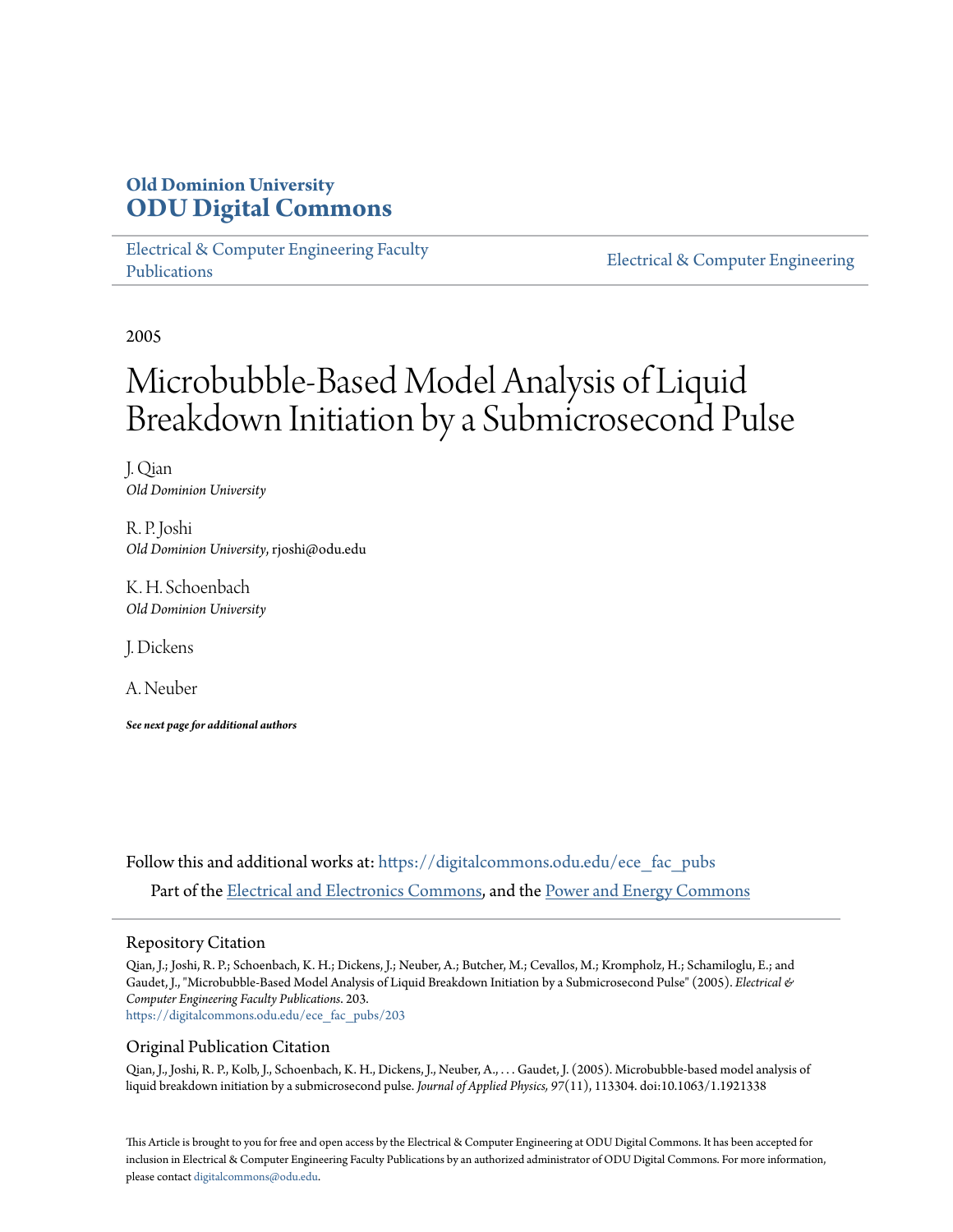#### **Authors**

J. Qian, R. P. Joshi, K. H. Schoenbach, J. Dickens, A. Neuber, M. Butcher, M. Cevallos, H. Krompholz, E. Schamiloglu, and J. Gaudet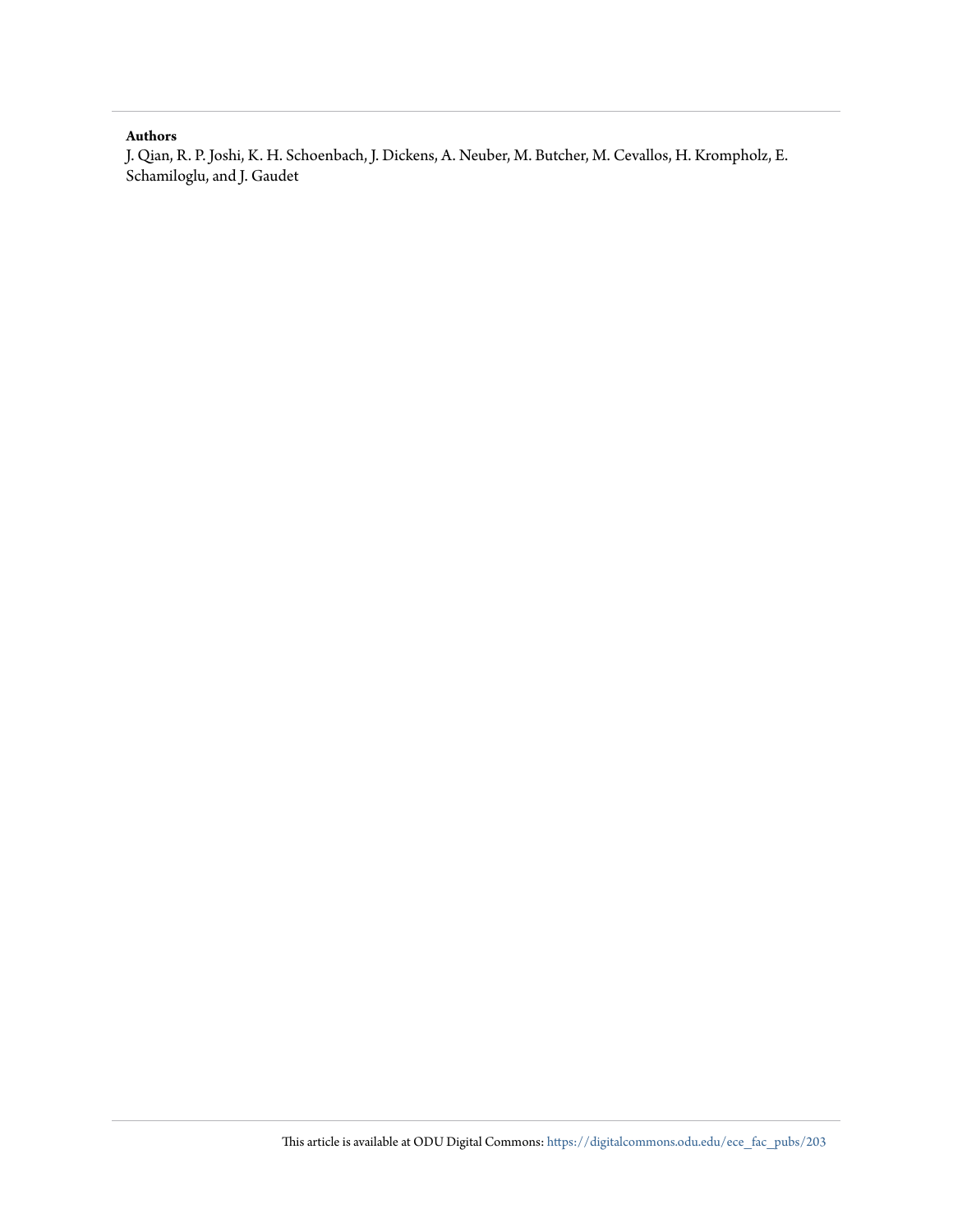### **Microbubble-based model analysis of liquid breakdown initiation by a submicrosecond pulse**

J. Qian, R. P. Joshi, $^{ab}$  J. Kolb, and K. H. Schoenbach

*Department of Electrical and Computer Engineering, Old Dominion University, Norfolk, Virginia 23529- 0246*

J. Dickens, A. Neuber, M. Butcher, M. Cevallos, and H. Krompholz

*Department of Electrical and Computer Engineering, Texas Tech University, Lubbock, Texas 79409-3102*

E. Schamiloglu and J. Gaudet

*Department of Electrical and Computer Engineering, University of New Mexico, Albuquerque, New Mexico 87131*

(Received 10 January 2005; accepted 29 March 2005; published online 31 May 2005)

An electrical breakdown model for liquids in response to a submicrosecond  $(\sim 100 \text{ ns})$  voltage pulse is presented, and quantitative evaluations carried out. It is proposed that breakdown is initiated by field emission at the interface of pre-existing microbubbles. Impact ionization within the microbubble gas then contributes to plasma development, with cathode injection having a delayed and secondary role. Continuous field emission at the streamer tip contributes to filament growth and propagation. This model can adequately explain almost all of the experimentally observed features, including dendritic structures and fluctuations in the prebreakdown current. Two-dimensional, time-dependent simulations have been carried out based on a continuum model for water, though the results are quite general. Monte Carlo simulations provide the relevant transport parameters for our model. Our quantitative predictions match the available data quite well, including the breakdown delay times and observed optical emission. © *2005 American Institute of Physics*.  $[DOI: 10.1063/1.1921338]$ 

#### **I. INTRODUCTION**

There is considerable interest<sup> $1-8$ </sup> in the study of electrical breakdown in water (and other liquids) for pulsed power systems, for their use in energy storage, towards insulation of high-voltage devices, in acoustic devices, and as the medium in spark erosion machines. Liquids seem to have advantages over gases and solids for both energy storage and as switch media, particularly for nanosecond pulse generators. For example, liquids not only have a high dielectric constant, but also have higher breakdown strength than compressed gases. <sup>7</sup> Water has been used and found to hold off electrical fields of about 2 MV/cm for durations up to hundreds of nanoseconds.<sup>9,10</sup> In comparison to solids, their ability to circulate leads to better thermal management and easier removal of debris after breakdown. Liquid dielectrics are also better suited for applications involving complex geometries.

The electrical behavior of dielectric liquids (especially water) subjected to high electric fields has been intensively studied.<sup>11–20</sup> Despite the progress, there is as yet no final and complete understanding of issues relating to the initiation process, the physics of charge creation in liquids, and the subsequent plasma dynamics (e.g., the observed fast-moving streamers) on the submicrosecond time scales. Potential mechanisms for plasma generation within the liquid include impact ionization, field-assisted emission (i.e., Zener tunneling), or a combination of both. However, the former not only requires the presence of seed electrons, but also that some

particles from this population have energies exceeding the ionization threshold. As we discuss here, it is difficult to attain mobile electrons in liquids and even more arduous to impart the requisite high energies for impact ionization despite the application of large electric fields. Zener tunneling requires very large electric fields. Hence, it is not very likely to occur naturally and easily at the electrode-liquid interfaces, or within the bulk liquid. However, localized enhancements in electric field, either through asperities at the metallic contacts or due to the presence of microscopic bubbles in the bulk liquid, could boost this mechanism.

Two competing theories of liquid breakdown have been discussed in the literature: (i) A bubble-initiated breakdown process and (ii) an electronic impact-ionization process within the bulk liquid. The proposed electron-initiated mechanism in bulk liquid does not appear to be very plausible for several reasons. (i) First, electron avalanche processes in the bulk liquid are nearly negligible.<sup>11</sup> As our own calculations have shown recently,<sup>21</sup> relatively high scattering cross sections coupled with the largely isotropic elastic scattering excludes the possibility for electrons in bulk water to acquire significant kinetic energy for impact ionization. The electrons are most likely to undergo a large number of random scattering events (i.e., exhibit a very short mean free path) and quickly attach to neutral molecules to form "electron bubbles," $22,23$  or recombine with positive ions. (ii) Second, free electrons are generally absent in water since an enormous increase in entropy is required to convert an electron into a negative ion by attachment. This dearth of free electrons can alternatively be viewed as arising from the

Electronic mail: rjoshi@odu.edu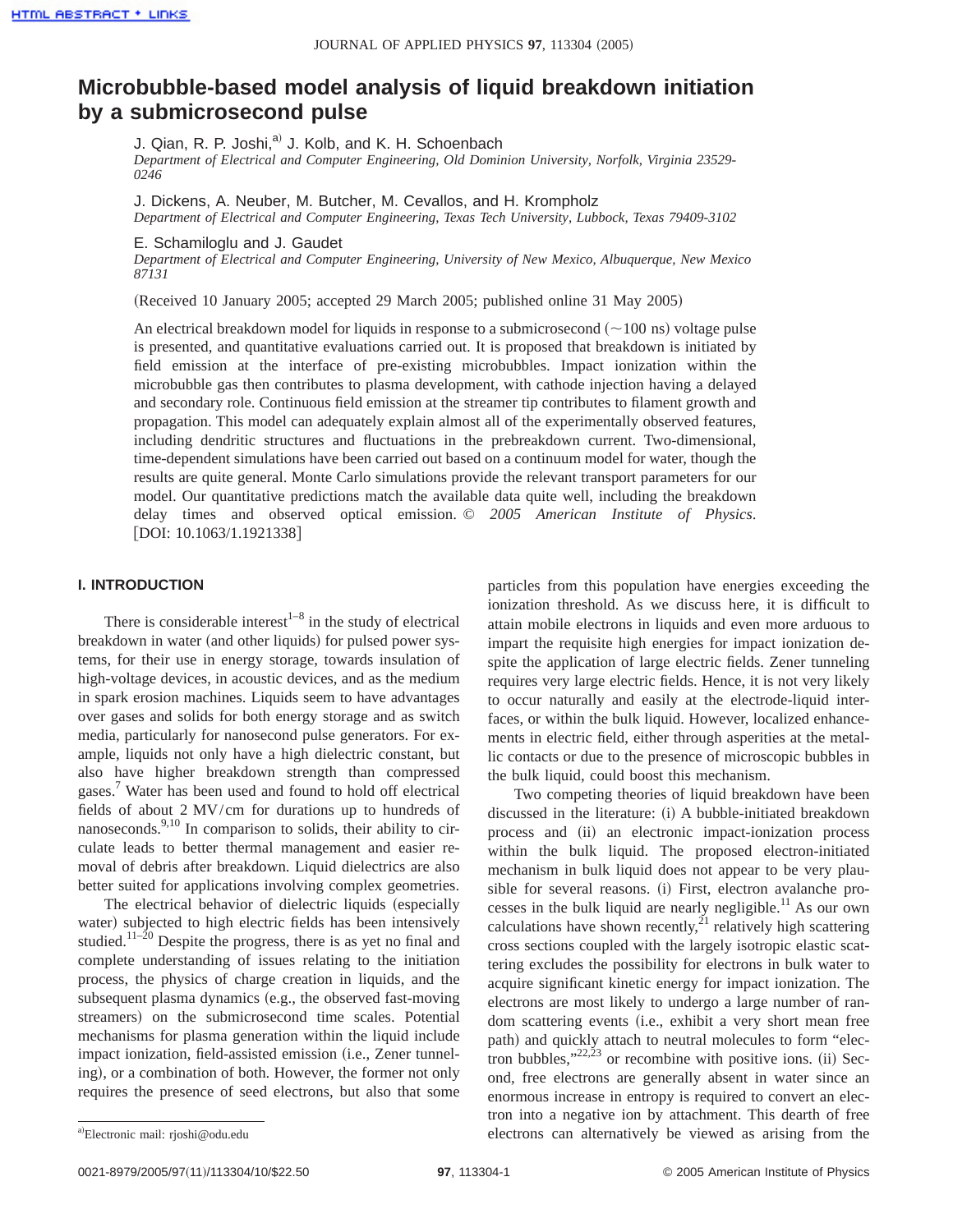

FIG. 1. Typically representative streamer in oil for a point-plane geometry. (a) Snapshot for a positively biased point contact and (b) snapshot for a negatively biased point electrode.

large "band gap" of water, which is  $\sim$ 8.5 eV,<sup>24</sup> and the high barrier height between the metal-liquid interface. Furthermore, recent experimental data clearly show that free electrons are quickly solvated within  $\sim$ 1-ps time scales.<sup>25</sup> Hence, the probability for a free electron population is likely to be negligible. (iii) Finally, the observed dependence of breakdown on hydrostatic pressure and voltage pulse duration points towards the role of gas/vapor bubbles. For example, a high hydrostatic pressure would either inhibit bubble formation or shrink their size, resulting in an observed increase of the hold-off strength.<sup>26</sup> Similarly, since longer pulses allow more time for bubble nucleation or increases in size through internal heating and Maxwell stressrelated deformation, such long pulses lead to decreases in the required breakdown field.

It is perhaps useful to review some of the salient features observed during liquid breakdown. The following set of experimental observations has been reported in the literature, and is fairly universal. (i) A distinct polarity effect is seen for point-plane (or similarly asymmetric) geometries.<sup>1,10,27,28</sup> The breakdown voltage  $(=V_{\rm br})$  is universally observed to be *lower when the point electrode is biased positively*. Based on gas discharge physics, one might expect liquid water breakdown to be initiated at the cathode due to possible electronic injection. The experimental data, however, suggest otherwise, and instead indicate that mechanisms other than pure cathodic electron injection must be relevant to breakdown. (ii) Streamer formation and dynamics, during the breakdown process, have been seen to have different geometric shapes and velocities depending on the polarity of the pin electrode. The streamers originating on the positive electrode form earlier in time, they travel faster, and do not tend to exhibit velocity saturation with the electric field magnitude.<sup>29</sup> For example, streamers formed from the anode tip typically have more branches and a distinct "treelike" structure spanning a conical volume, as shown in Fig.  $1(a)$ . Cathode-tip streamers, on the other hand, are less bushy and usually have a prominently thick "root" structure as indicated in Fig.  $1(b)$ . (iii) Discrete optical luminosity spots have been seen on



FIG. 2. Experimentally obtained luminosity spots at discrete locations on the streamer branches during a prebreakdown snapshot for oil.

streamer branches as shown in Fig. 2. Experimental details relating to this data of Fig. 2 have been reported elsewhere.<sup>28</sup>  $(iv)$  External pressure appears to affect the breakdown voltage. Increasing the overpressure typically tends to enhance the breakdown voltage, while underpressures have been observed to decrease the breakdown voltage. This suggests that microbubbles might have some role in the breakdown process. Some of the experimental data, shown in Fig. 3, demonstrate this more clearly. With decreasing pressure, the breakdown voltage is seen to reduce.  $(v)$  Electrical current spikes of a random nature are usually observed during the prebreakdown phase of liquid breakdown. Both polar solvents (such as water) and nonpolar liquids (such as oils) have reportedly exhibited such behavior. The pertinent data obtained by our group are shown in Fig. 4. The results are indicative of partial triggering or localized turn-on. Furthermore, such current spikes appear to correlate well with the number of luminous spots appearing within the liquid upon external voltage stressing. We postulate here that localized breakdown within microbubbles contributes to the current spikes and also to the observed optical luminescence within the microregions. (vi) Polishing the electrodes (especially the anode) appears to help enhance the hold-off voltage. Management of asperities and the associated local electric-field enhancements, therefore, is important.<sup>10</sup> Figure 5 shows experimental data for water in the point-plane geometry with a  $200-\mu m$  gap. As seen from the plot, a much higher hold-off voltage can be attained on polishing the point electrode. (vii) The magnitude of the breakdown voltage for lower dielectric



FIG. 3. Experimental data showing a pressure dependence of the breakdown voltage for oil.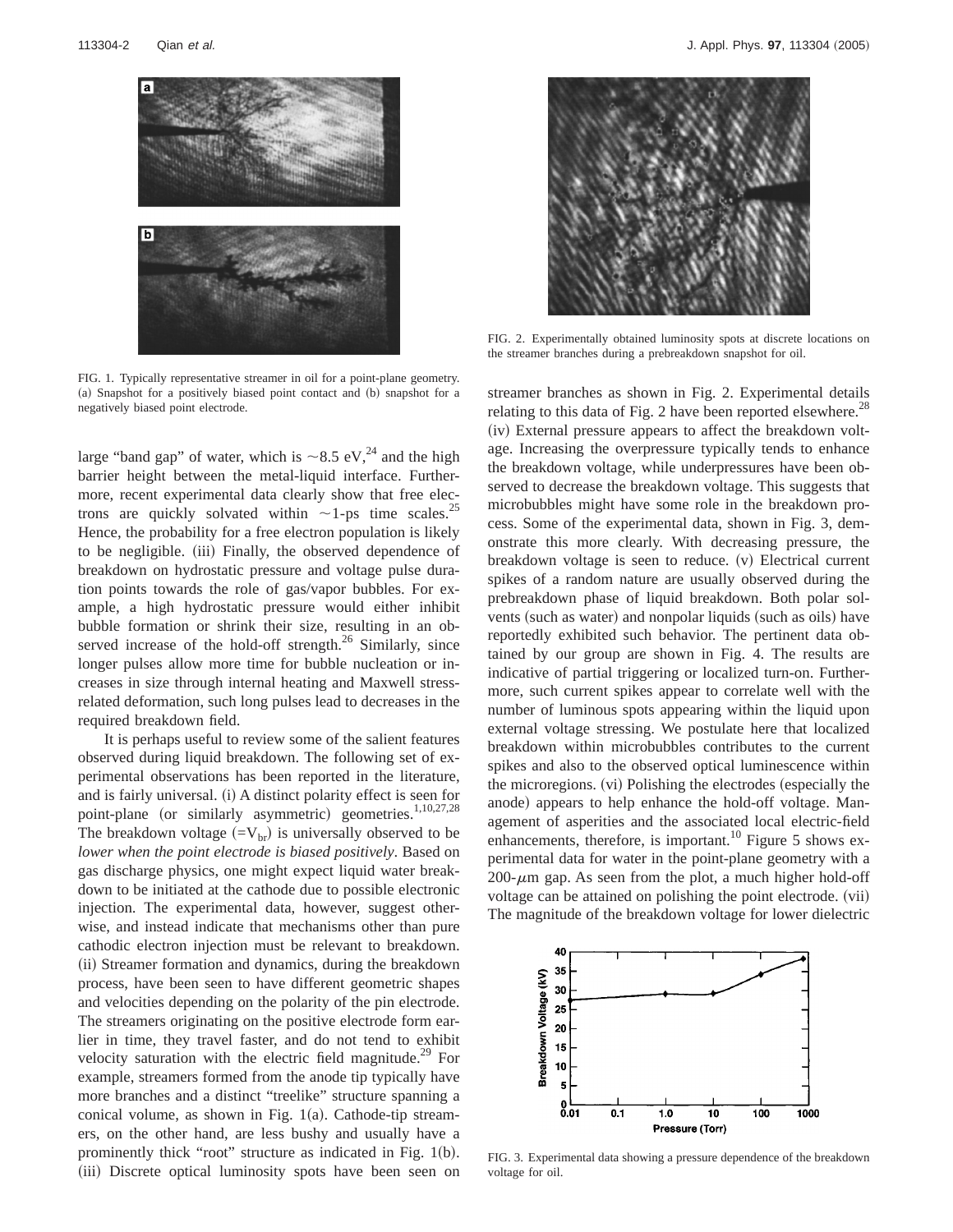

FIG. 4. Measured circuit current as a function of time in oil subjected to a voltage pulse.

liquids seems to be higher. For example, water (dielectric constant,  $k \sim 80$ ) has been shown to break down at a field of about 1.8 MV/cm, while the corresponding field for propylene carbonate  $(k_r \sim 65)$  under otherwise identical conditions was observed to be  $2.2 \text{ MV/cm}$ . Oils (both biodegradable and transformer) with a much lower dielectric constant have been reported to have higher breakdown strengths. (viii) Finally, in a surprising result, the hold-off voltage for distilled water has been reported to be lower than that for ordinary tap water,<sup>10</sup> even though the prebreakdown current levels were higher. Since ion densities, and hence the conductivity of tap water, are larger, one might simply expect electrical breakdown to occur more easily in this system. We postulate that the observed behavior is a direct consequence of enhanced screening in tap water. The screening would work to shield the high electric fields and prevent them from penetrating into microbubbles that are likely to be located randomly within the bulk. Consequently, there would be greater likelihood of alleviating the bubble-initiated triggering mechanism in tap water as compared to distilled or pure water.

In our previous work based on a continuum model, it was shown that the energy associated with a submicrosecond pulse is too low to induce any significant heating. Temperature increases of less than 6 K were predicted<sup>30</sup> for such



FIG. 5. Measured current–voltage data points for water for a  $200$ - $\mu$ m pointplane geometry showing differences between polished and unpolished electrode surfaces.

situations. Hence, bubble formation on the basis of localized liquid vaporization can effectively be ruled out. We have also demonstrated through Monte Carlo calculations that freeelectron transport and possible electronic impact ionization in bulk water would be virtually absent.<sup>21</sup> The numerical analysis quantitatively demonstrated that strong elastic scattering coupled with the highly isotropic angular deflections work to prevent electrons from picking up the requisite ionization energy. As a result, neither electron-initiated charge creation within the homogeneous bulk nor the electronic injection process at the cathode can have much relevance for breakdown.

Here a general model of liquid breakdown is developed that incorporates two important features. First, the *preexistence of spatially localized microbubbles*, in equilibrium with the liquid phase, is implicitly assumed. As a result, no strong internal heating or vaporization is necessary for the creation of local low-density regions. Such bubbles are assumed to be filled with dissolved gas. Next, in keeping with experimental reports (as discussed, for example, in the case of water<sup>25</sup>), it is assumed that free electrons are generally absent in liquids. Instead, more realistically, the experimental observations indicate that free electrons have a short and finite lifetime before an attachment or recombination event takes place. Consequently, the likelihood of the electrons' survival can be expected to progressively decrease with increasing distance from their generation sites.

Quantitative calculations have been carried out here, that include the two above assumptions, to analyze the breakdown process. First, a Monte Carlo (MC) model has been applied to ascertain the relevant transport parameters such as the impact ionization and electron drift velocity. The field, spatial, and temporal dependencies are naturally included. The MC results are then used for a continuum drift-diffusion model of charge transport to obtain the time-dependent current and voltage behavior over submicrosecond time scales. It is demonstrated that this physical model can adequately explain most of the experimental observations. Though the model generally applies to all liquids, for concreteness here, calculations of the breakdown process have been performed for liquid water.

#### **II. DISCUSSION OF THE BREAKDOWN MODEL**

We postulate that liquid breakdown is initiated via the field-emission process within localized, low-density regions (i.e., microbubbles) upon being subjected to high electric fields. The possible existence of stable microscopic gas bubbles within liquids was proposed by Bunkin and Bunkin.<sup>31</sup> They referred to such entities as "bubbstons." The notion of invoking gas bubbles in liquids originally arose from a separate effort to explain the lower rupture strength of liquids. $32^{2}$  Bunkin and Bunkin<sup>31</sup> studied the formation and stabilization dynamics, and concluded that bubbstons could exist in the presence of trace impurities (including ionogenic surface-active agents) and localized ions. Such microbubbles are likely to be randomly scattered throughout the bulk of the liquid volume and also be present at electrode surfaces.

Discontinuity in the dielectric constant between the sur-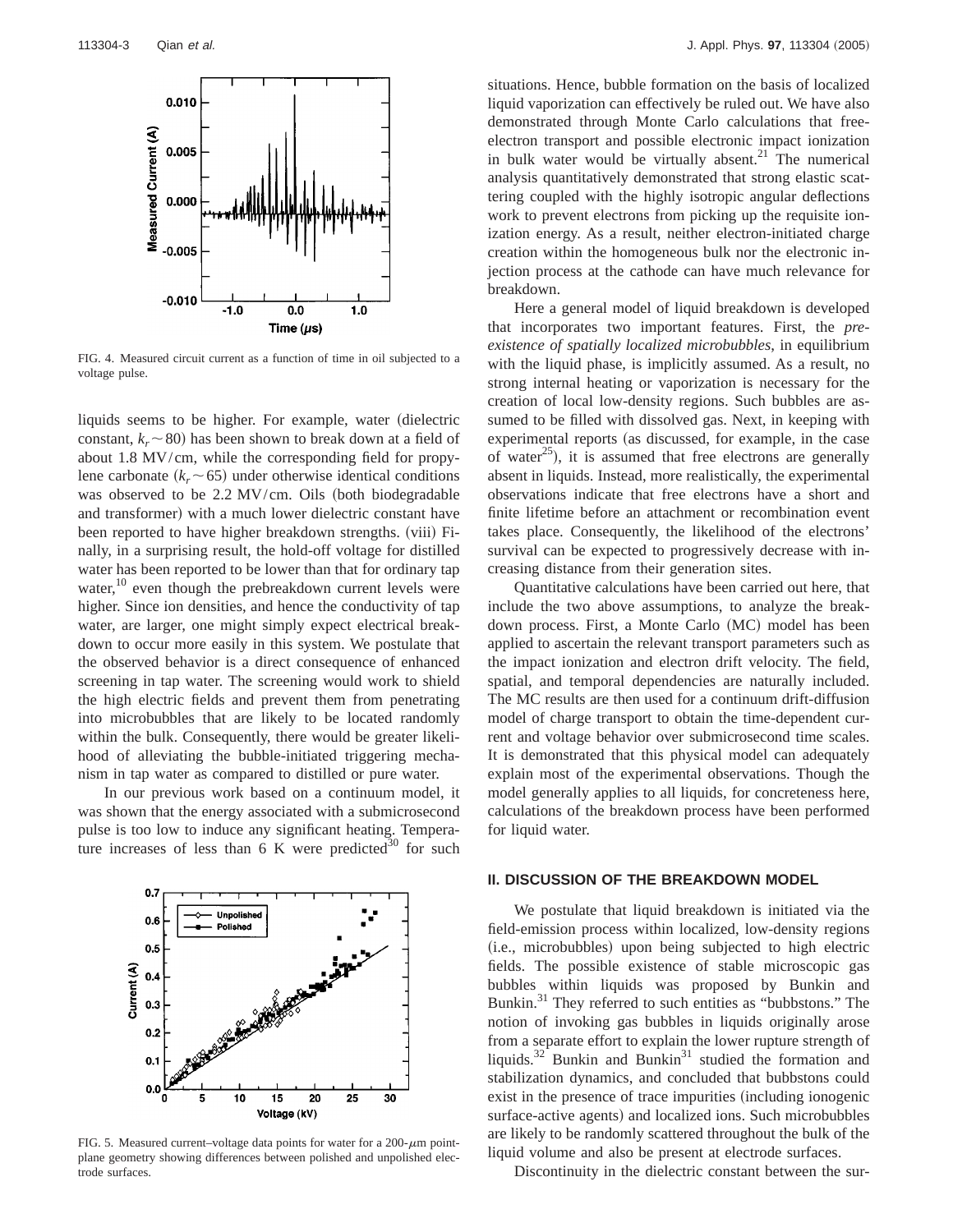rounding liquid and the interior of the bubble helps create electric-field enhancements on the gaseous side of the microbubble interface. The field within the cavity is uniform $33$ and depends only on the external field (about  $2 \text{ MV/cm}$  in water near the breakdown phase) and the ratio of the liquidgas permittivities. Smaller values of the liquid permittivity would lead to a lower electric field within the microbubble. This could produce a greater hold-off capability, in line with the higher breakdown voltages seen for propylene carbonate (a lower dielectric material) as compared to water. We postulate that electrons are injected into the gas bubble via the field-emission process at the bubble-liquid interface. Subsequent acceleration by the electric field within the bubble then leads to a strong energy gain and impact ionization of the bubble gas. Thus, *bubbles act as localized microsources of charge* and contribute to plasma creation and multiplication within the liquid.

The following effects should then arise due to the collective influences of a large electrostatic driving force on the electrons, the inherent scattering with gas molecules, and the subsequent impact ionization events.

- (i) Sudden and discrete increases in the external current as individual bubbles develop into active microcenters of charge creation. Such current spikes, as predicted by the present model, have actually been observed experimentally. In time, however, the electric field within each microbubble would be expected to diminish as the result of charge-induced, intrabubble polarization. This would partially quench the current contribution from an individual "electrically activated" microbubble. The net result would be multiple, but sporadic, current spikes.
- (ii) A second effect is the possible emission of radiation encompassing the microbubbles. A combination of processes, such as field-induced acceleration, Coulomb scattering of the charges, and radiative recombination would collectively contribute. Such localized pockets of radiation and optical emission have been observed, with the results of Fig. 2 being an illustrative example. Apart from frequency-dependent Bremsstrahlung, the emission spectra can also be expected to contain lines characteristic of gaseous excitation and absorption. In addition, radiative recombination of electrons (moving downstream towards the anode), with ions generated originally from a neighboring microbubble, would also be present.
- (iii) The present model predicts an effect of both the external pressure and operating temperature on the breakdown voltage magnitude. With increasing external operating pressure, for example, the microbubble size would decrease. This would lead to a larger field requirement for producing a given amount of charge multiplication within the confined space. Similarly, increases in temperature could reduce the microbubble density due to their evaporation from the liquid phase. Consequently, the probability of a microbubble lying within a localized high-field region would diminish. This would lead to an overall in-

crease in the requisite field or a longer delay time for breakdown. Such changes with pressure have been observed in our group, for example, as shown in Fig. 3. If, however, the bubble population remained stable despite temperature variations (for example, due to large fluid viscosity that prevented bubble movement and evaporation), then their size would change. This would alter the charge multiplication factor within the microbubble volume and again impact the breakdown field. However, for most liquids of practical interest, this is unlikely.

- $(iv)$  In the scenario described here, the breakdown process would likely initiate in a region of high electric field that promotes electron emission. This would most likely be on the gaseous side of a microbubble-liquid interface, and occur close to an electrode. Surface asperities and sharp curvatures would strongly facilitate this initiation. Hence, smoothening the electrodes should enhance the hold-off voltage capability. Furthermore, the presence of a strong ion density would work to mitigate the electric-field magnitude and arrest its penetration into the microbubble areas. As a result, an influence of ionic concentration on the breakdown threshold voltage can be expected.
- $(v)$  In this setting, microbubbles would continue to play a role in the temporal development of the breakdown process. For example, if multiple microbubbles were to be located along a straight-line path between the initial triggering point and the electrodes, then bifurcation of the plasma channel can be expected. Through the process of successive and sequential breakdown of microbubbles, the breakdown path might be expected to zigzag, hopping from one bubble to the next. Such branching or "treeing" structures have experimentally been observed by numerous groups. Another physical basis for the branching might arise from mutual electrostatic repulsion between high-density pockets of spatially nonuniform electrons within the moving streamer. Such a mechanism has recently been proposed in gases,  $34$  but remains to be investigated in liquids.

In our proposed model, streamer (or plasma) growth and propagation within the liquid primarily depends on the following factors. (i) The ionization rate within microbubbles, which is governed by the bubble radius and local electric field. This rate dictates plasma generation that then controls the dynamical collapse of the local electric field due to internal polarization effects. We propose that the collapse would trigger field increases across neighboring regions and microbubbles that, in turn, would initiate new, localized plasma generation events. Thus, the higher the ionization rate within microbubbles, the faster would be the conductive turn-on of localized segments within the overall liquid. (ii) The growth of the streamers would also depend on the magnitude and rate of energy dissipation by hot electrons emerging from the microbubbles. Electronic kinetic energies and effective temperatures are expected to be quite large due to strong electric field acceleration within the microbubbles. For example, a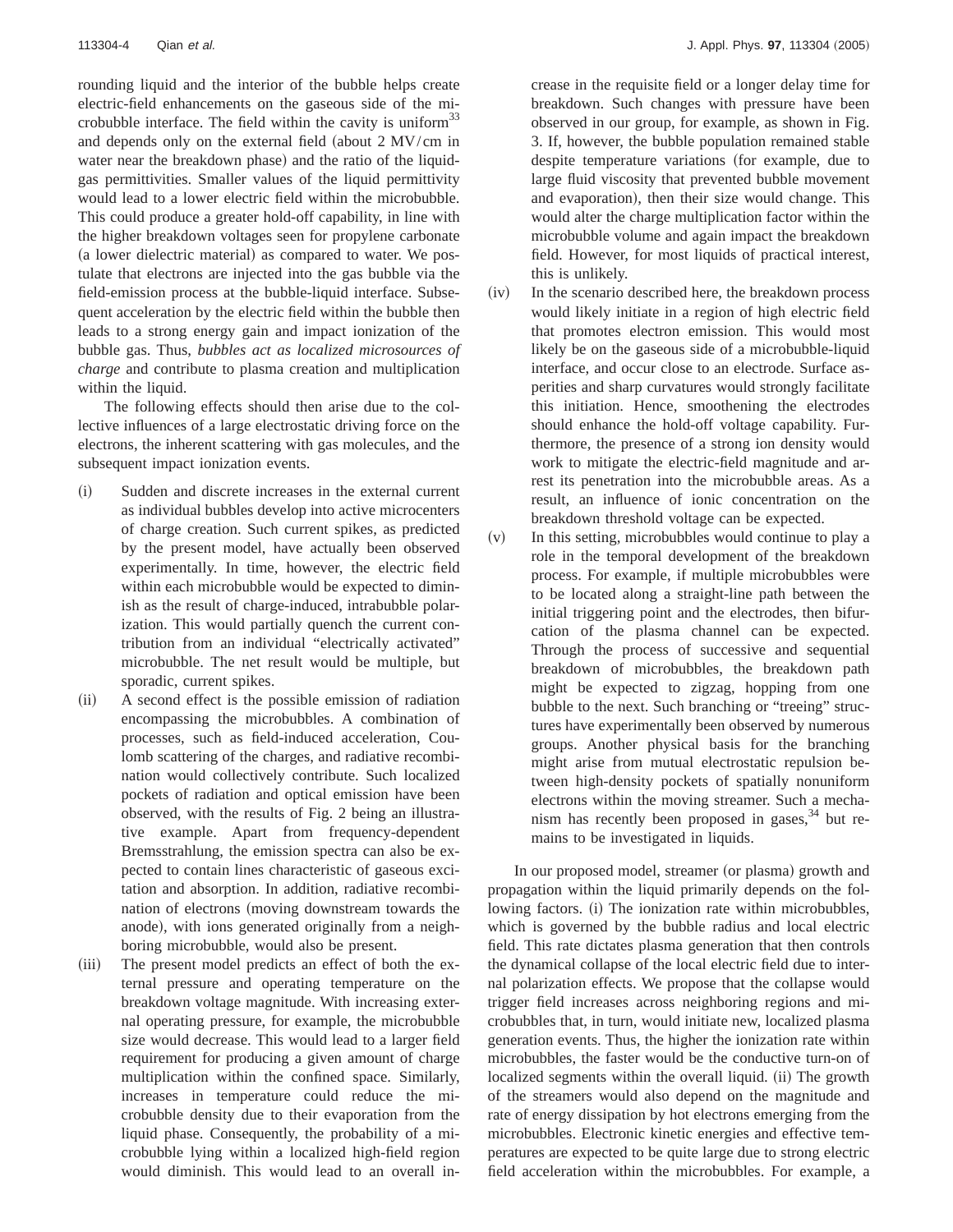ballistic electron under a  $10^8$ -V/m field (the typical value close to the breakdown regime) within a  $1-\mu$ m-diameter bubble would emerge with a 100-eV energy. Upon expulsion from the microbubble, such energetic electrons would convert their kinetic energy into heat through inelastic collisions with the water molecules, and thus impact-ionize localized regions. The net result could be large increases in local temperature and possible vaporization of small volumes adjacent to the microbubbles. The latter would cause a growth and elongation of the microbubble along the field direction. This process would primarily be operative for streamers initiating from the cathode side. Such dynamics could also possibly be relevant for anode-side streamer if a secondary microbubble were located close to the moving "anode-side" streamer head at some time instant. In this case, the high electric fields inside this secondary microbubble could trigger electron emission, and subsequently cause the electrons to turn on the intervening space between the advancing streamer head and the microbubble. Exact analysis of streamer growth based on such thermal conversion of electron energy requires Monte Carlo calculations as performed elsewhere for water by our group.<sup>35</sup> (iii) Continuous field-assisted electron emission from the streamer tip contributes to filamentary growth and propagation. This process would mainly be operative for anode-side streamers. (iv) A secondary effect is that of a possible electron injection from the cathode after filamentary structures have developed from the anode. For breakdown initiation from the anode side, the electric field in the anodic vicinity would gradually decrease, giving rise to field enhancements at the cathode neighborhood. Electronic-field emission from the cathode could then lead to the origination and growth of *secondary steamers* from the negative electrode. Such dual filamentary structures, with delayed cathode streamer formation and time-dependent propagation velocities, have recently been reported at Sandia National Laboratory.<sup>29</sup> Also, in such dual filament structures (with the initial breakdown occurring at the anode), the streamer propagation velocities would be high and increase dramatically in time after the development of the second streamer.

Next, the present model assumes that free electrons in the liquid have a short and finite lifetime, and that an attachment or recombination event must eventually take place. Thus, the likelihood of electron survival without capture should progressively decrease with increasing distance from their generation sites. Hence, electrons generated *close* to the anode (i.e., the parent microbubble lies close to the anode) would survive and contribute to current flow, regardless of their exact spatial origin. It then follows that streamers and optical emission patterns close to a point anode should exhibit a high degree of branching and tend to follow the divergent field lines. Also, the electric field would not have to be very large to provide a very high carrier drift to ensure efficient charge collection at the anode. On the other hand, for charge creation near the cathode (i.e., microbubbles located close to the negative electrode), the electron swarm would have a much longer transit region to traverse. For efficient and timely collection then, a much larger electric field would be needed to achieve a higher drift velocity for timely transit. The overall effect is an inherent asymmetry within the system that would work to create a polarity effect.

Based on the above discussion, the following general features should arise for point-plane geometries. (i) For electron creation near the cathode side, a *higher* electric field would be required to facilitate and ensure rapid transport of the electron swarm to the anode collector with transit times shorter than their lifetimes. (ii) The highest electric field occurs, in general, near a point electrode. Hence, if the point electrode were to be biased positively, then breakdown via electron emission and streamer growth would likely start at the anode. For a negatively biased point electrode, on the other hand, the breakdown could conceivably start at the cathode. However, there would be a finite chance of quenching the current if the emitted electrons did not survive their transit to the plane anode on the far side. So, the requisite voltage for attaining a complete breakdown would be higher for a negatively biased point. (iii) Finally, the luminescence and streamer patterns are predicted to be different for anodeside and cathode-side initiation. For a point anode case, several microbubbles in the vicinity of the sharp electrode would be triggered. Thus, a more pronounced treeing structure can be expected, aided by the divergent electric-field profile, and has been observed experimentally. For the case of point-cathode initiation, on the other hand, the growth and propagation are likely to have a strong contribution from hot-electron-assisted liquid vaporization and a process of "burrowing" into the liquid. Furthermore, the electric field between the streamer tip and the planar anode on the far side would be *less divergent*. Hence, the streamers and optical patterns are more likely to exhibit much smaller branching and have thicker roots. This general prediction is in keeping with the observations shown in Fig. 1.

#### **III. THE MONTE CARLO MODEL FOR LIQUID WATER**

We have previously reported on our three-dimensional, time-dependent Monte Carlo analyses of electron transport in liquid water. $35$  The MC scheme is used here to furnish the relevant transport parameters for a continuum model based on the drift-diffusion scheme. Basically, electrons in liquid water undergo energy-dependent scattering that can be either elastic, inelastic ionization, or inelastic excitation.<sup>36</sup> The latter includes transitions towards the Rydberg or degenerate states, attachment leading to negative-ion generation, vibrational and rotational excitation, and excitation of the OH\* , H\* , and O\* radicals. In our analysis, the energy-dependent cross sections were parametrized based on a recent data report, $36$  and discussed in detail previously.<sup>3</sup>

Monte Carlo simulations were carried out by injecting a swarm of 8000 particles into the microbubble at the gasliquid interface for a given electric field. As a result, characteristics of the electron dynamics through the gas bubble, followed by their traversal in water, were obtained. Electron scattering within the bubble was implemented based on cross sections reported in the literature.<sup> $37-39$ </sup> The initial energies were assigned based on a thermalized Boltzmann distribution. A time step of 0.01 fs was used for the highest water density (i.e.,  $1 \text{ gm/cc}$ ) because of the high elastic scattering rate shown in Fig. 6. The angular distribution was taken to be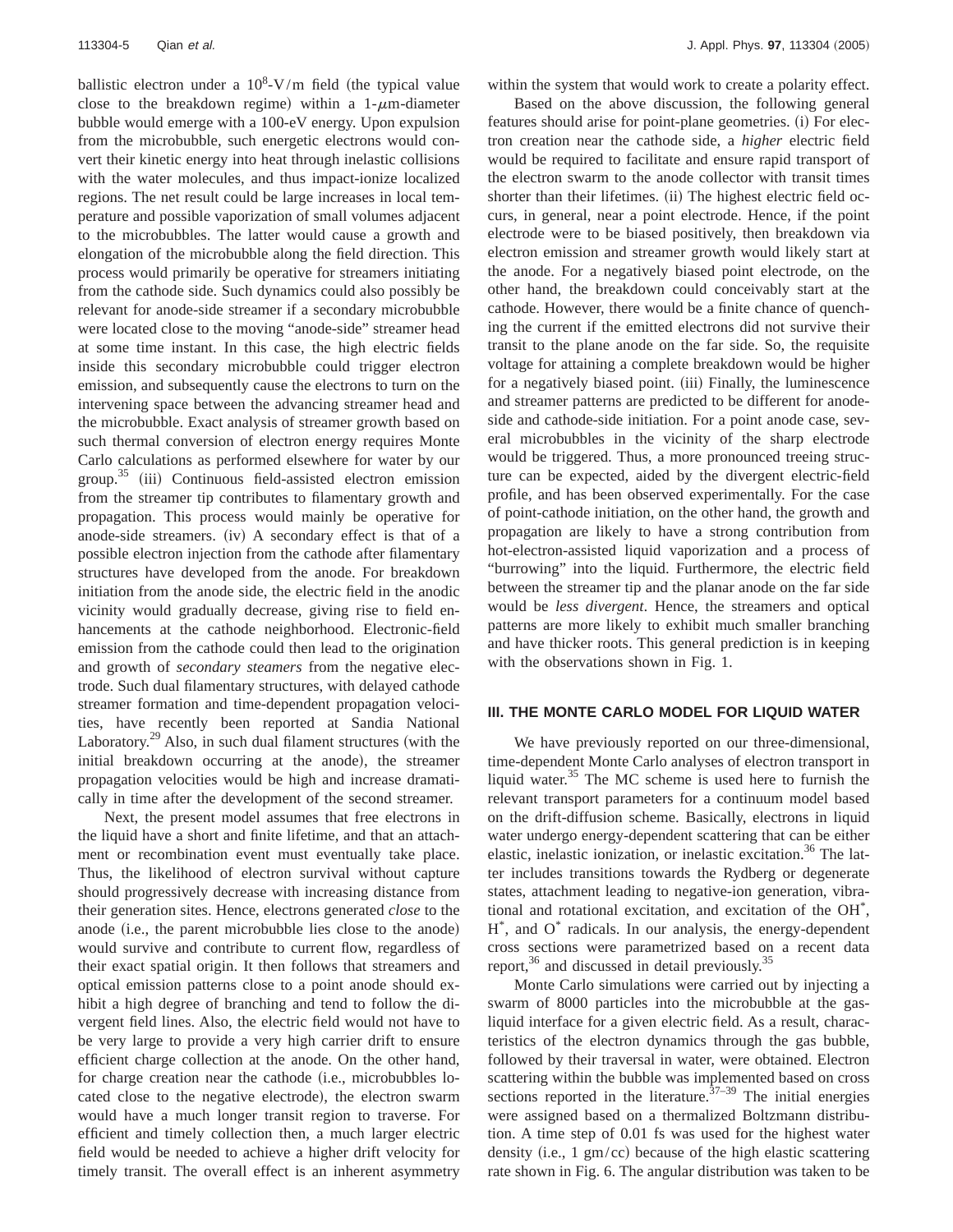

FIG. 6. Energy-dependent elastic and inelastic scattering rates used for the electron Monte Carlo in water.

isotropic for the inelastic processes. For elastic scattering, a Rutherford–Moliere<sup>36</sup> differential cross section was used.

Figure 7 shows time-dependent populations for swarms of 8000 electrons released simultaneously from one end of the bubble-water interface. Various cases for different bubble radii *R* and applied electric fields *F* are shown. All the curves of Fig. 7 exhibit a similar trend. An initial time delay is apparent in all cases—this is the "dead time" during which the electrons are within the bubble region and are picking up the requisite energy for impact ionization. The swarm then begins to produce secondary particles through the impact ionization process, and the overall population increases. This time delay naturally depends on the electric field and the bubble radius.

Strong increases in electron population roughly begin to occur when the swarm reaches the opposite end of the bubble and begins to enter the water. The high density within the liquid works to increase the scattering rate, and a sudden onset of ionization follows. In our simulation, particles in the water with energies below the ionization thresholds are removed from consideration, as essentially having thermalized. The time-dependent ionization replicas seen in Fig. 7 arise from a cyclical effect. First, low-energy particles from the swarm continually pick up energy from the electric field, reach the ionization threshold, and then fall back into lower energy states upon impact ionization.

Monte Carlo results for the time-dependent secondary



FIG. 8. Monte Carlo results showing secondary particle generation inside a bubble as a function of time due to an initial 8000-particle swarm.

particle production both inside and outside the bubble are given in Figs. 8 and 9. The values depend on the bubble radius and external electric field, with initial delay times in the subpicosecond regime. For the 8000 electron swarms, multiplicative gain factors of about  $0.625$  (=5000/8000) and 62.5  $(=500\,000/8000)$  are predicted inside and outside the bubble region, respectively. Furthermore, the number of electrons produced *outside the bubble is always more* than the secondary particles created within the bubble. This arises from the higher density in the liquid phase, and hence a larger collision rate for the high-energy electrons.

#### **IV. TIME-DEPENDENT RESULTS FOR LIQUID WATER**

A time-dependent, two-dimensional simulation model as reported and discussed elsewhere, $21$  was used for numerical studies of the water breakdown process. The external circuit was included via a 50- $\Omega$  external resistor and a timedependent supply voltage  $V_{\text{ann}}(t)$ . A uniform mesh was used to divide the entire device-simulation region into equal-sized boxes. Transport was characterized on the basis of the driftdiffusion (DD) theory. The DD approach was used to update both the negative- and positive-ion densities within each box, taking account of inflows and outflows, bulk recombination and generation, charge creation due to field emission and impact ionization within microbubbles, negative-ion generation at the cathode due to electron tunneling into the liquid,



FIG. 7. Monte Carlo results for the time-dependent swarm starting with an initial 8000-particle population.



FIG. 9. Monte Carlo results showing secondary particle production outside a bubble as a function of time due to an 8000-particle swarm.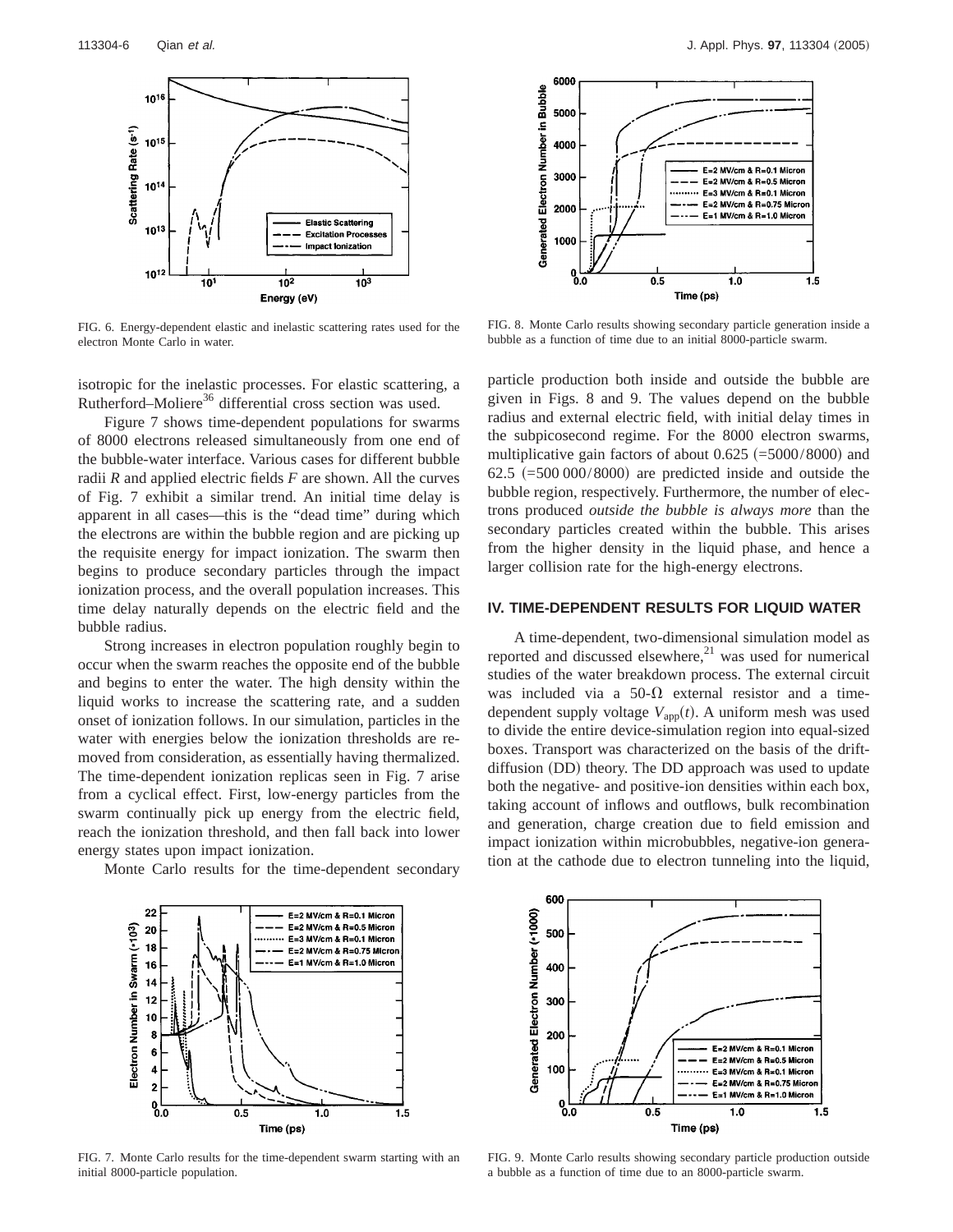

FIG. 10. Geometry and micro-bubble placement for the time-dependent breakdown simulation.

positive-ion decay at the anode due to electron capture via the tunneling process, and positive-ion annihilation at the cathode via electron transfer. Monte Carlo results were incorporated to yield the microscopic generation rates and spatial distributions. The liquid was assumed to be free of impurities and to contain only the H<sup>+</sup> and OH− ions. The ionic mobilities, taken from Light and Licht, were  $3.5$  $310^{-7}$  m<sup>2</sup> V<sup>-1</sup> s<sup>-1</sup> for H<sup>+</sup> and  $2\times10^{-7}$  m<sup>2</sup> V<sup>-1</sup> s<sup>-1</sup> for OH<sup>-</sup>. Free electrons generated within the microbubble were considered and assigned a field-dependent drift velocity  $v(F)$ given by  $v(F)=v_s\{F/[F+F_s]\}$ , with *F* as the electric field,  $v_s$ is the saturation velocity taken to be  $3 \times 10^5$  m/s, and  $F_s$  $=3\times10^5$  V/m. Free electrons in liquid water were taken to have a lifetime of 200 ns. Current continuity was used to update the internal electric field  $F(x,t)$  and the potential at grid points within the center of each box, through the relation  $J_{\text{cct}}(t) = [V_{\text{app}}(t) - V_{\text{Dev}}(t)]/R = (\text{d}[{\varepsilon}(F)F(x,t)]/\text{d}t) + \sigma F(x,t),$ with  $V_{\text{Dev}}$  being the device voltage and  $\varepsilon(F)$  the fielddependent permittivity.

An effective field-dependent permittivity was used based on a detailed atomic-level analysis of the electrical response of water dipoles at the metal-liquid interface.<sup>35</sup> This effectively leads to electric-field enhancements arising from a positive feedback mechanism, since permittivity decreases with increasing electric field. The cross sections were assumed to be rectangular, with a  $200-\mu m$  distance between the point and plane electrodes, in keeping with the experimental setup within our group. The impact ionization process was modeled in terms of the spatial multiplicative gain factor  $GF(r, t)$  taken from the Monte Carlo simulations, as discussed in Figs. 8 and 9. The rate of electron (and ion) production d*n*/d*t* was proportional to the field-dependent emission rate  $G{F(t-m\Delta t)}$  at the bubble-liquid interface from all previous applicable time steps. Thus, the cumulative effect was included and time-delays in charge production from various locations downstream from the bubble were taken into account.

Time-dependent results for a rectangular simulation region shown in Fig. 10 with the anode at  $x=0$  and the cathode on the opposite side are discussed next. The gap length was 200  $\mu$ m, in keeping with experiments. The longitudinal axis of symmetry corresponds to  $y=0$ . For computational simplicity, the transverse dimension (along *y* axis) was restricted to



FIG. 11. Predicted time-dependent current for the geometry of Fig. 10.

40  $\mu$ m. Effectively then, only a small rectangular region close to the central axis was considered for these breakdown simulations. Figure 10 also shows a  $0.5-\mu$ m-radius microbubble placed off-axis near the anode side. An openended 40-kV voltage pulse  $[-V_{\text{app}}(t)]$  with an exponential rise time of 30 ns was chosen, in keeping with reported experimental voltage shapes. Since the focus here is on the breakdown initiation phase, the pulse turn-off characteristics were not considered. The time-dependent current obtained from the numerical simulation is shown in Fig. 11. The initial displacement current is apparent, followed by a small current spike after about 41 ns, and an eventual breakdown at  $\sim$ 116 ns. This breakdown delay time is in good agreement with actual experimental values. Snapshots of the internal voltage distribution at various times are given in Figs.  $12(a)-12(c)$ . Perturbations in the potential are seen to initiate from the microbubble location. Field emission at the bubblewater interface, followed by impact ionization of the gas, leads to rapid charge creation. The electric field between the microbubble and anode then decreases, while slow-moving ions drifting towards the cathode contribute to local field enhancement downstream. A streamer is seen to develop, and the voltage distribution moves in a narrow stripe towards the cathode. Charge is continually created at the tip as it advances through the field-emission process. Snapshots of the positive-ion density at 56.58 and 115.2 ns are shown in Figs.  $13(a)$  and  $13(b)$ , while the electric field at  $115.2$  ns is given in Fig. 14. The field is seen to be highest at the tip of the advancing streamer. Eventually, just prior to the final breakdown, strong electron emission is predicted to initiate from the cathode. Beyond this time, for a short duration, there are two streamers (not shown) that move towards each other at a rapid rate. A snapshot of the electron density at 115.2 ns is given in Fig. 15. The sudden injection of electrons from the cathode side is evident in Fig. 15.

Next, simulations were also carried out for the same  $200$ - $\mu$ m configuration, but *without a microbubble*. The timedependent current result is shown in Fig. 16, and no breakdown is predicted. This underscores the important influence of microbubbles in *initiating* liquid breakdown. Finally, simulations were carried out with three microbubbles placed in the simulation region. The additional bubble was placed roughly midway between the electrodes, as shown in Fig. 17. Results for the time-dependent current are given in Fig. 18.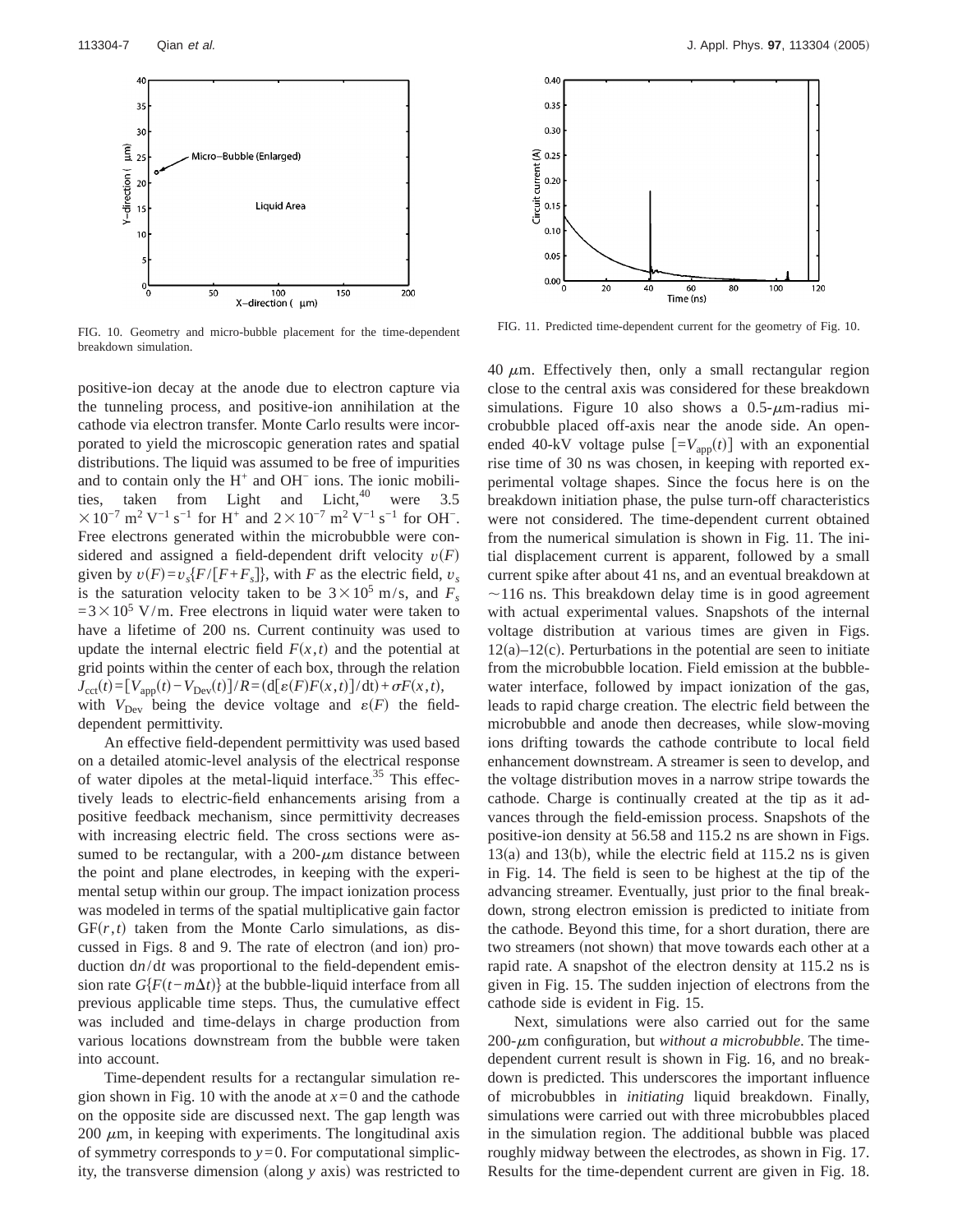

FIG. 12. Snapshots of the internal potential distribution at various times. (a) At 43.28, (b) 56.58, and (c) 115.2 ns.

In comparison to Fig. 11, the breakdown delay time is seen to be slightly smaller. This is expected, as the second microbubble provides additional contributions to charge generation and plasma generation within the liquid. Perturbations in the potential distribution (not shown), similar to the results of Fig. 12, were predicted to start from the region surrounding the microbubble closest to the anode. Figure 19 shows the positive-ion density at 88.1 ns. It clearly reveals the development of secondary branches. This behavior is similar to the experimental observations. This result demonstrates that such dendritic formations must be stochastic events that depend on both the local electric field and fluctuations in material density.



FIG. 13. Snapshots of the positive-ion distribution at times of (a) 56.58 and (b)  $115.2$  ns.



FIG. 14. Snapshot of the internal electric-field profile at 115.2 ns.



FIG. 15. Snapshot of the electron-density distribution just prior to breakdown.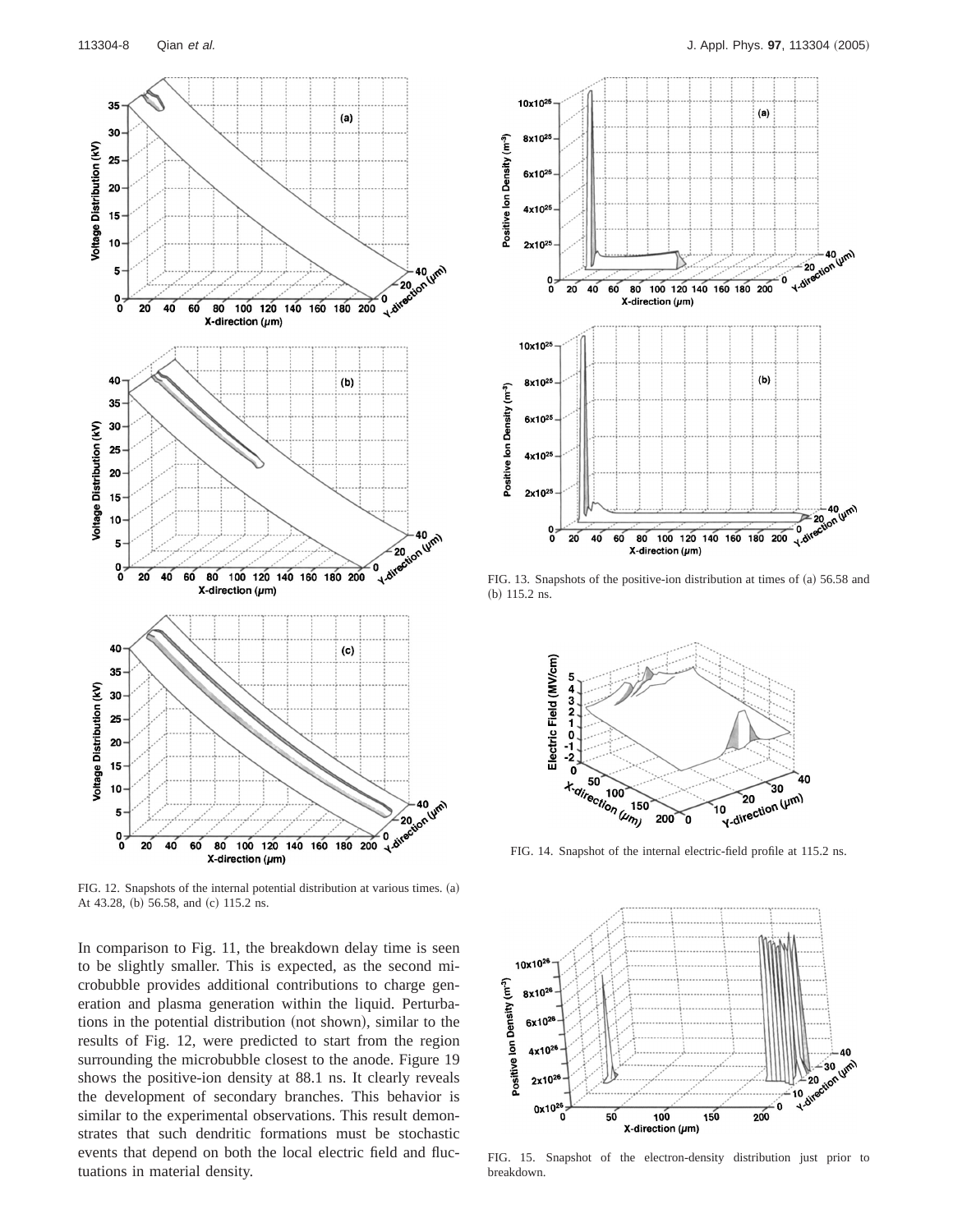

FIG. 16. The predicted time-dependent current for the same geometric configuration of Fig. 10, but without a microbubble.



In conclusion, we have analyzed the initiation physics of the electric breakdown process in liquid water for a short electrical pulse in the 100-ns range. The breakdown process has been probed on the basis of nonlinear, field-dependent mechanisms. It was shown that under low-density situations, electron-field emission followed by impact ionization would be operative. This makes for the creation of internal plasma microsources. Apart from pre-existing microbubbles, the use of external photoexcitation should similarly trigger breakdown.

A drift-diffusion model was used in this study to probe the time-dependent dynamics of breakdown. It was shown that the breakdown for a 200- $\mu$ m water gap would roughly occur around 115 ns, triggered by a microbubble. The simulations clearly demonstrated streamer growth and movement towards the cathode. Radiative recombination and Bremsstrahlung associated with electrons and positive ions within the streamer column would conceivably produce the illumination observed during such breakdown. Furthermore, it was shown that branching of streamers and the formation of random dendritic structures could occur in the presence of an inhomogeneous distribution of microbubbles. The timedependent current was shown to exhibit slight fluctuations as the microbubbles were successfully triggered internally. The simulations were also indicative of a time-dependent



FIG. 18. The predicted time-dependent current for the geometry of Fig. 17.

Time (ns)

streamer velocity and dendritic growths from both electrodes, in keeping with recent experimental reports. The eventual cathode-side breakdown and electron emission were the result of a continuous increase in local electric field with streamer movement. This is a general process, and hence it would appear that electron emission from the cathode would eventually be established irrespective of the work function of the electrode material. Detailed modeling comparisons of the polarity effect will be presented elsewhere.

The present model also predicts that electrode smoothness would work to hold off the breakdown triggering by curtailing localized field enhancements. Similarly, it follows that lasers and optical pulses should help initiate breakdown and lower the hold-off voltage through photon-assisted, field emission. In such cases, electrons would not need as large an electric field to tunnel out, since photoabsorption would effectively reduce the energy barrier. Also, if all other parameters are made equal, then lower dielectric liquids would appear to present a better hold-off voltage capability, since the electric field within the microbubbles would be somewhat smaller. Other possibilities for increasing the hold-off voltage appear to be the use of surfactants to alter the surface tension for reducing microbubble sizes. Similarly, the addition of low-mobility ions that could screen out and mitigate electric-field penetration into microbubbles would help bolster the hold-off capability.

The high-field physics in liquids appears to be similar to that occurring in ceramics and nanogranular dielectrics. In



FIG. 17. A second geometry and microbubble placement for the timedependent breakdown simulation.



FIG. 19. Snapshot of the positive-ion density at 88.1 ns.